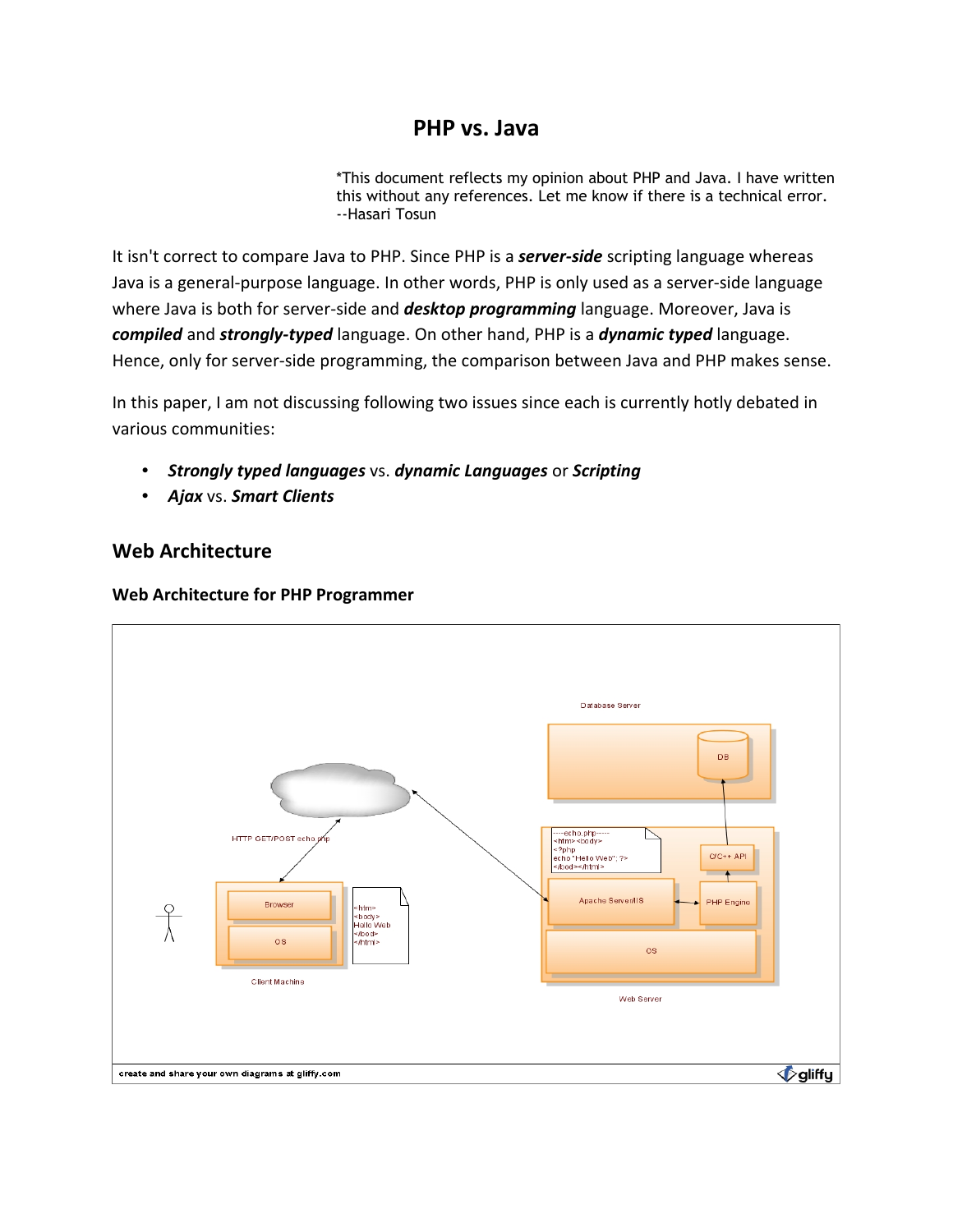**Web Architecture for Java Programmer**



### **Programmers**

- There are millions of bad programmers: Both Java and PHP programmers.
- Everybody is a PHP programmer. Even monkeys! Almost all web hosting companies use Apache Server/PHP.
- Changing or creating a page in PHP is easy: Updating a page: <?php echo "Hello Web" ?> to <?php echo "Hello Web 2.0" ?> Creating a page: Use *Drupal*, *WordPress*, *Xoops*, *Php-Nuke* etc
- For JSP (Java) it is also easy to change or create a page. However, for a complex application, monkeys cannot do programming in Java.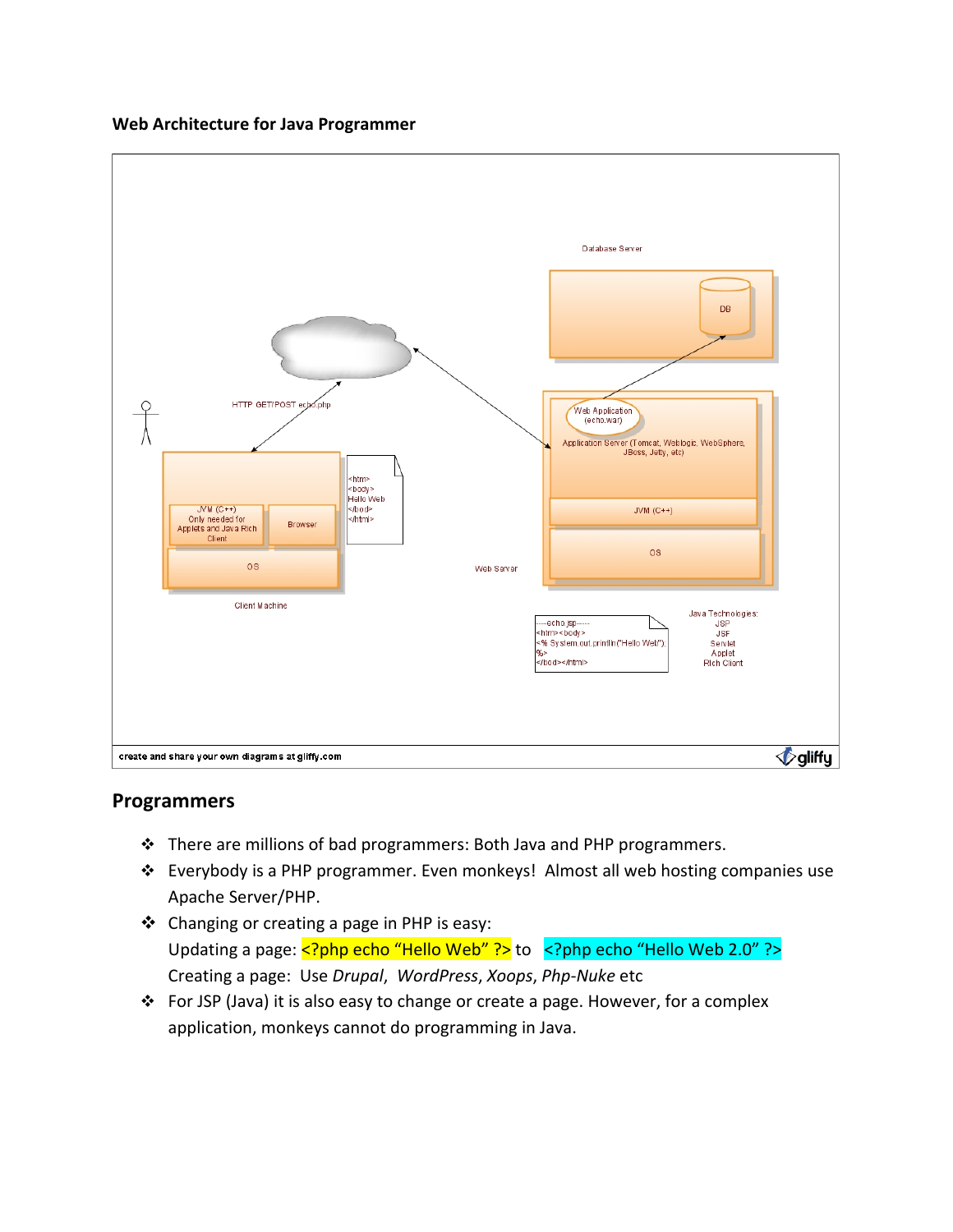## **Language features & libraries**

- Java is *OO*. So is PHP now (PHP 5.0).
- Java Provides *reflection* (reverse-engineer classes, interfaces, functions). PHP is finally added the same feature in PHP 5.0. **Note**: Reflection enable you to architecture your application better.
- Java has a richer set of *API*.
- Java provides management API (*JMX*) for managing and monitoring devices and applications.
- There thousands of *OSS* projects for Java (*apache.org)*. Java provides a clean mechanism to combine these libraries (jar) to compose a complex application.
- Java provides native *transaction mechanism*.
- Java has a *persistence mechanism* to convert Java objects to database table entries and table entries to Java objects.
- Java has *annotations*: Annotations can be used for both compile-time and run-time.
- Java has *thread* support: Executing tasks in parallel.
- $\cdot \cdot$  There are many other languages that can run within Java or on JVM (Ruby, Groovy, Python, *JavaFX* etc).

## **Language Tools**

#### **Editors**

- Java has many fabulous editors: Eclipse, Netbeans and Intellij. For the productivity and the management of big project code, a complex editor is essential.
- PHP has a plug-in for Netbeans and Eclipse but very limited.

#### **Debugging**

- All Java editors allow you to debug your project within the editor.
- PHP debugging is just "*print*" statements.

#### **Packaging and Deployment**

- Java has many packaging and deployment utilities: Ant, Maven, Editors, Web Start etc.
- Java has packaging requirements: Web archive Files (war), Java Archive Files (jar).
- Compilation/Packaging protects your intellectual properties (*IP*)
- PHP are just files. No packaging concept.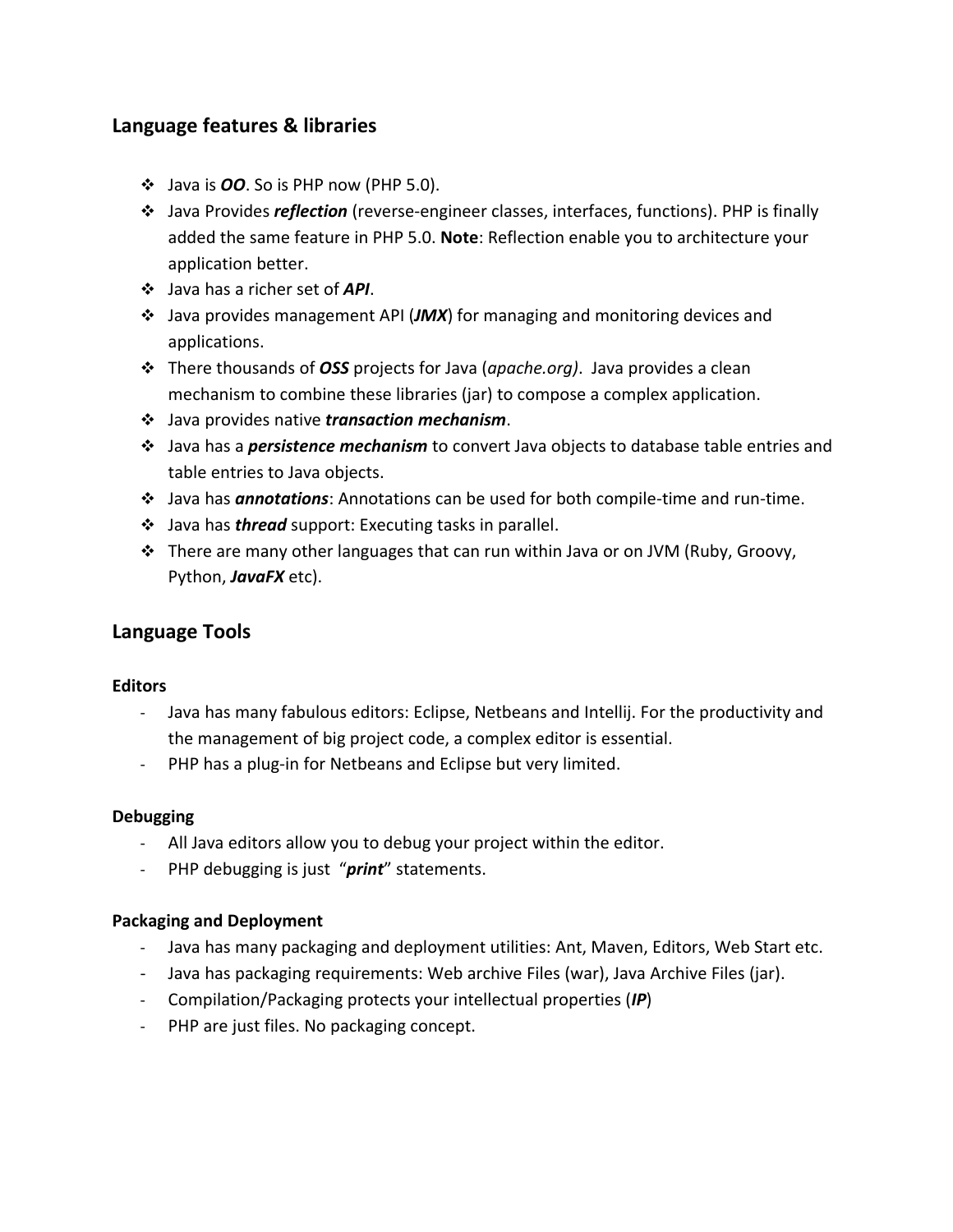## **Security**

- Java Application servers enforce security model. Each application runs in its own container.
- Java/JVM has its own extensive security framework.
- No security guarantees from PHP: Administrators run PHP in CGI mode in order to avoid security nightmare. That is, PHP engine is *forked* for each page hit.
- Even Administrator *chroots* (each time to you hit a page) for security.

## **Performance**

- JVM is optimized for performance and memory footprint: Just- In-Time-Compilation (*JIT*).
- Java compiles JSP files and JITs *hot spots* automatically.
- PHP parses the file and output the stream for each call. No compilation. Furthermore, in CGI model compilation doesn't make sense.
- JVM has *garbage collection (Memory Management)*.
- $\div$  JVM has *object caching* mechanism.
- In Java Application Server, you could do *connection-pooling*. That is, a pool of connections can be shared by different client requests.
- In Java, the *session* is maintained on the server for the client where in CGI model session is destroyed each time.